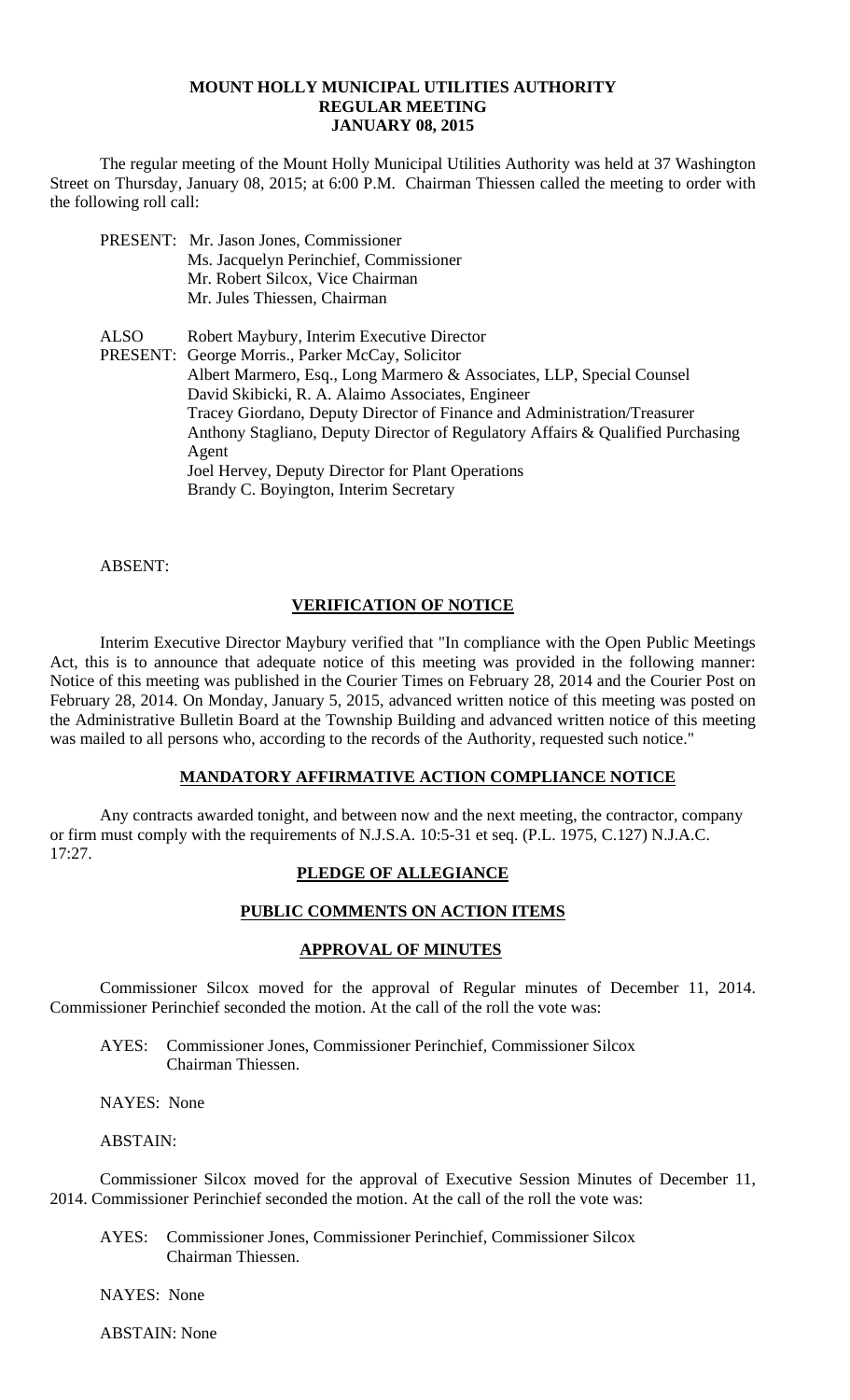## **OLD BUSINESS**

### **RESOLUTION 2015-03**

# **COMPLETE REMOVAL AND REPLACEMENT OF PLANT 3 ROOFS & DISC FILTER STAIR TOWER ROOF, INCLUDING ALL CAPPING AND APERTURES CONTRACT NO. 2014-13 (to be acted upon at the February 12, 2015, Board Meeting)**

Commissioner Jones moved for the approval of Resolution 2015-03. Commissioner Silcox seconded the motion. At the call of the roll, the vote was: \*Tabled till February  $12<sup>th</sup>$ , 2015

AYES:

NAYS: None

ABSTAIN: None

### **RESOLUTION 2015-04**

## **SUPPLY ONE (1) 1983 OR NEWER REFURBISHED ASHBROOK SIMON HARTLEY WINKLEPRESS SIZE 3, TYPE 84 (2.2 METER) BELT FILTER PRESS OR EQUIVALENT RE-BID CONTRACT NO. 2014-14**

Commissioner Silcox moved for the approval of Resolution 2015-04. Commissioner Jones seconded the motion. At the call of the roll, the vote was:

 AYES: Commissioner Jones, Commissioner Silcox, Commissioner Perinchief, Chairman Thiessen

NAYS: None

.

ABSTAIN: None

### **RESOLUTION 2015-05**

### **SUPPLY MISSION COMMUNICATION PUMP STATION AND MANHOLE SUPERVISORY CONTROL AND DATA ACQUISTION (SCADA) EQUIPMENT OR EQUIVALENT RE-BID CONTRACT NO. 2014-9**

Commissioner Jones moved for the approval of Resolution 2015-05. Commissioner Silcox seconded the motion. At the call of the roll, the vote was:

 AYES: Commissioner Jones, Commissioner Silcox, Commissioner Perinchief, Chairman Thiessen

NAYS: None

ABSTAIN: None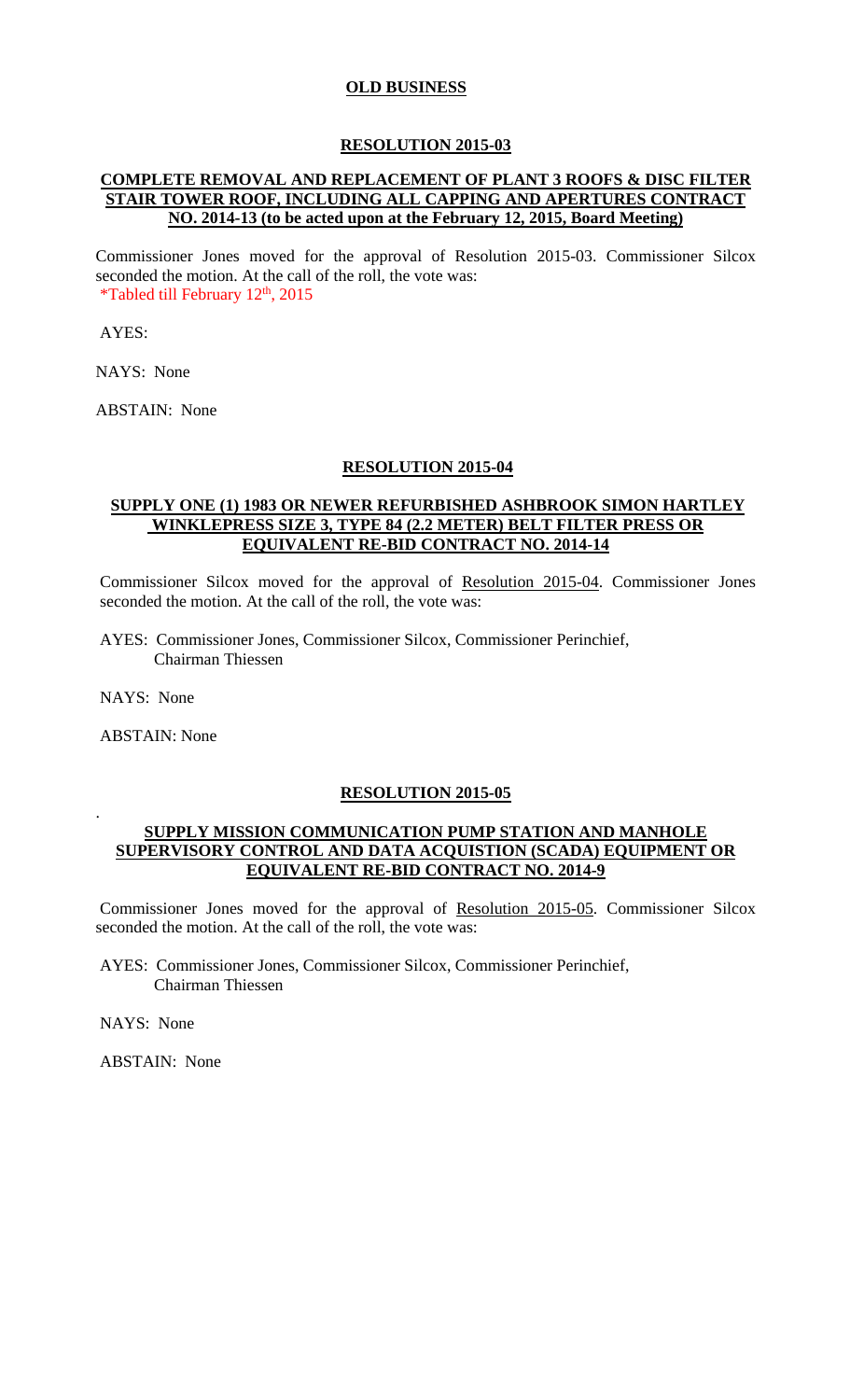## **RESOLUTION 2015-06**

### **ELECTRONIC PAYMENT PROCESSING SERVICES RE-BID CONTRACT NO. 2014-17**

Commissioner Silcox moved for the approval of Resolution 2015-06. Commissioner Perincheif seconded the motion. At the call of the roll, the vote was:

 AYES: Commissioner Jones, Commissioner Silcox, Commissioner Perinchief, Chairman Thiessen

NAYS: None

ABSTAIN: None

### **NEW BUSINESS**

### **RESOLUTION 2015-01**

### **A RESOLUTION APPROVING THE OPERATING EXPENSES FOR THE MONTH OF DECEMBER 2014**

Commissioner Jones moved for the approval of Resolution 2015-01. Commissioner Silcox seconded the motion. At the call of the roll, the vote was:

 AYES: Commissioner Jones, Commissioner Silcox, Commissioner Perinchief, Chairman Thiessen

NAYS: None

ABSTAIN: None

### **RESOLUTION 2015-01A**

### **A RESOLUTION APPROVING THE SEWER REFUNDS FOR THE MONTH OF DECEMBER 2014**

Commissioner Silcox moved for the approval of Resolution 2015-01A Commissioner Perinchief seconded the motion. At the call of the roll, the vote was:

 AYES: Commissioner Jones, Commissioner Carty, Commissioner Perinchief, Chairman Thiessen

NAYS: None

ABSTAIN: None

#### **RESOLUTION 2015-02**

### **A RESOLUTION APPROVING THE EXPENDITURES FOR THE MONTH OF DECEMBER, 2014 FROM THE IMPROVEMENT AND REPLACEMENT FUND**

Commissioner Silcox moved for the approval of Resolution 2015-02. Commissioner Perinchief seconded the motion. At the call of the roll, the vote was:

 AYES: Commissioner Jones, Commissioner Silcox, Commissioner Perinchief, Chairman Thiessen

NAYS: None

ABSTAIN: None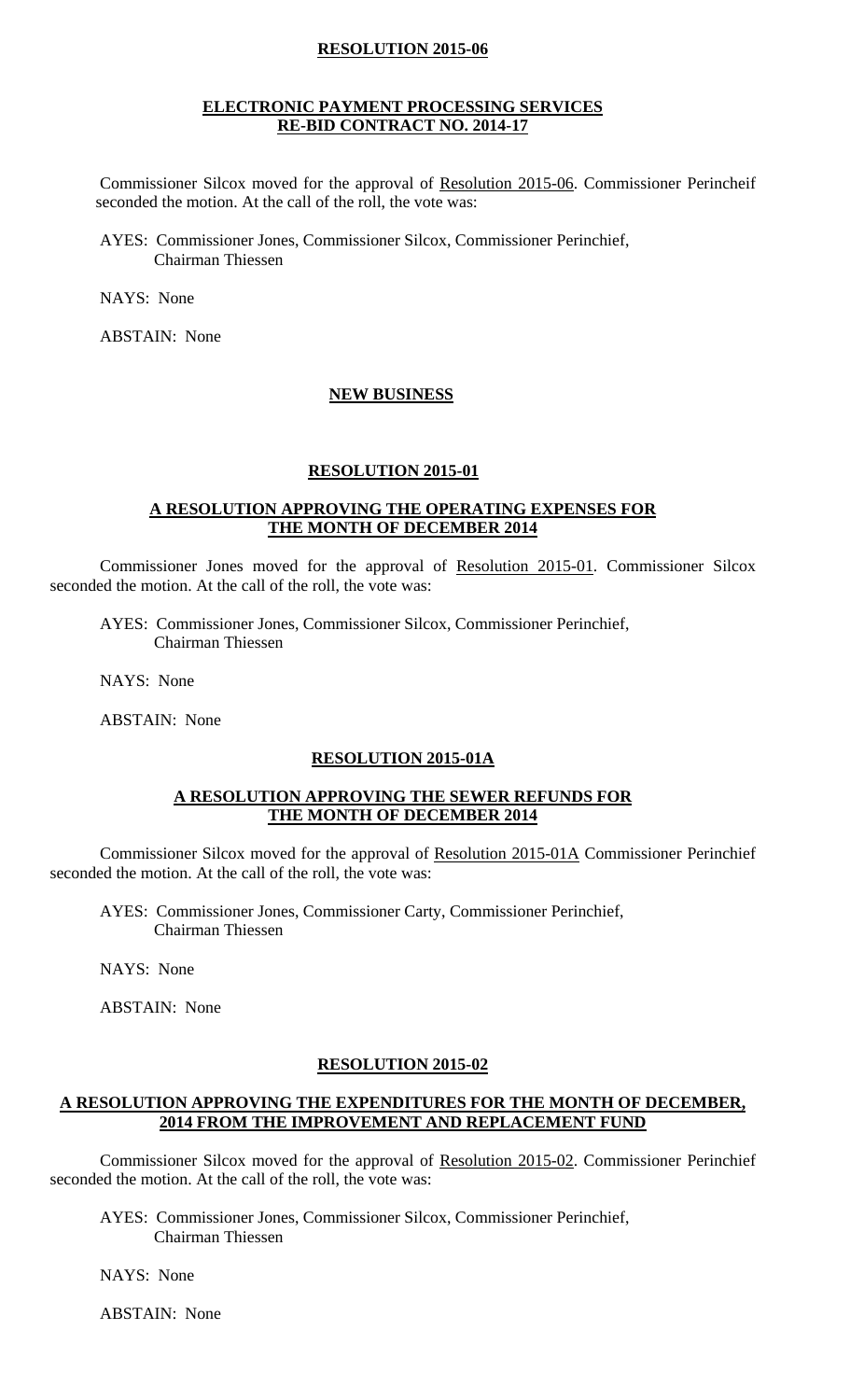### **RESOLUTION 2015-07**

## **A RESOLUTION DESINATING INTERIM EXECUTIVR DIRECTOR ROBERT MAYBURY AS SIGNATORY ON THE AUTHORITY CHECKS**

Commissioner Jones moved for the approval of Resolution 2015-07. Commissioner Silcox seconded the motion. At the call of the roll, the vote was:

 AYES: Commissioner Jones, Commissioner Silcox, Commissioner Perinchief, Chairman Thiessen

NAYS: None

ABSTAIN: None

### **RESOLUTION 2015-08**

### **A RESOLUTION OF THE MOUNT HOLLY MUNICIPAL UTILITIES AUTHORITY APPROVING INTER-MUNICIPAL SLUDGE MANAGEMENT AGREEMENT WITH THE COUNTY OF BURLINGTON**

Commissioner Silcox moved for the approval of Resolution 2015-08. Commissioner Jones seconded the motion. At the call of the roll, the vote was:

 AYES: Commissioner Jones, Commissioner Silcox, Commissioner Perinchief, Chairman Thiessen

NAYS: None

ABSTAIN: None

### **COMMUNICATIONS**

Commissioner Jason Carty's resignation.

### **MATTERS TO BE PRESENTED BY THE PUBLIC**

Jason Carty, 9 Wesley Court, Mt. Holly, N.J. 08060. Mr. Carty thanked the Mount Holly Utilities Authority for the 4 years he had served with the board members. Mr. Carty regretfully voiced that he was unable to say good-bye to Debra E. Fortner; the Mount Holly Municipal Utilities Authority's prior Secretary. Mr. Carty also welcomed Brandy C. Boyington the new Secretary. In closing, Mr. Carty said that Tracey Giordano, Robert Maybury and the staff at the business office are "top notch".

## **REPORT OF THE INTERIM EXECUTIVE DIRECTOR**

The Report of the Interim Executive Director was received. Interim Executive Director stated the Rancocas Road Trickling Filter project should be complete by the end of March. Interim Executive Director informed the board there was interest in the purchase of 37 Washington Street. The interested party is a local business and would be a good fit for Mt. Holly. Chairman Thiessen asked if the appraisal was shown to the interested party. Interim Executive Director confirmed the appraisal was discussed and that a copy was given to the interested party. Interim Executive Director Maybury also discussed the County Fueling Station located on Maple Avenue in Hainesport near the MUA treatment facility. Interim Executive Director Maybury stated the pros and cons of having the fueling station and that it may be in the interest of the MUA to have a smaller station if an agreement can't be reached with the county. Interim Executive Director Maybury also stated that the MUA received 8 bids for the complete removal and replacement of plant 3 roofs & disc filter stair tower roof, including capping and apertures, which the architect is reviewing the bids.